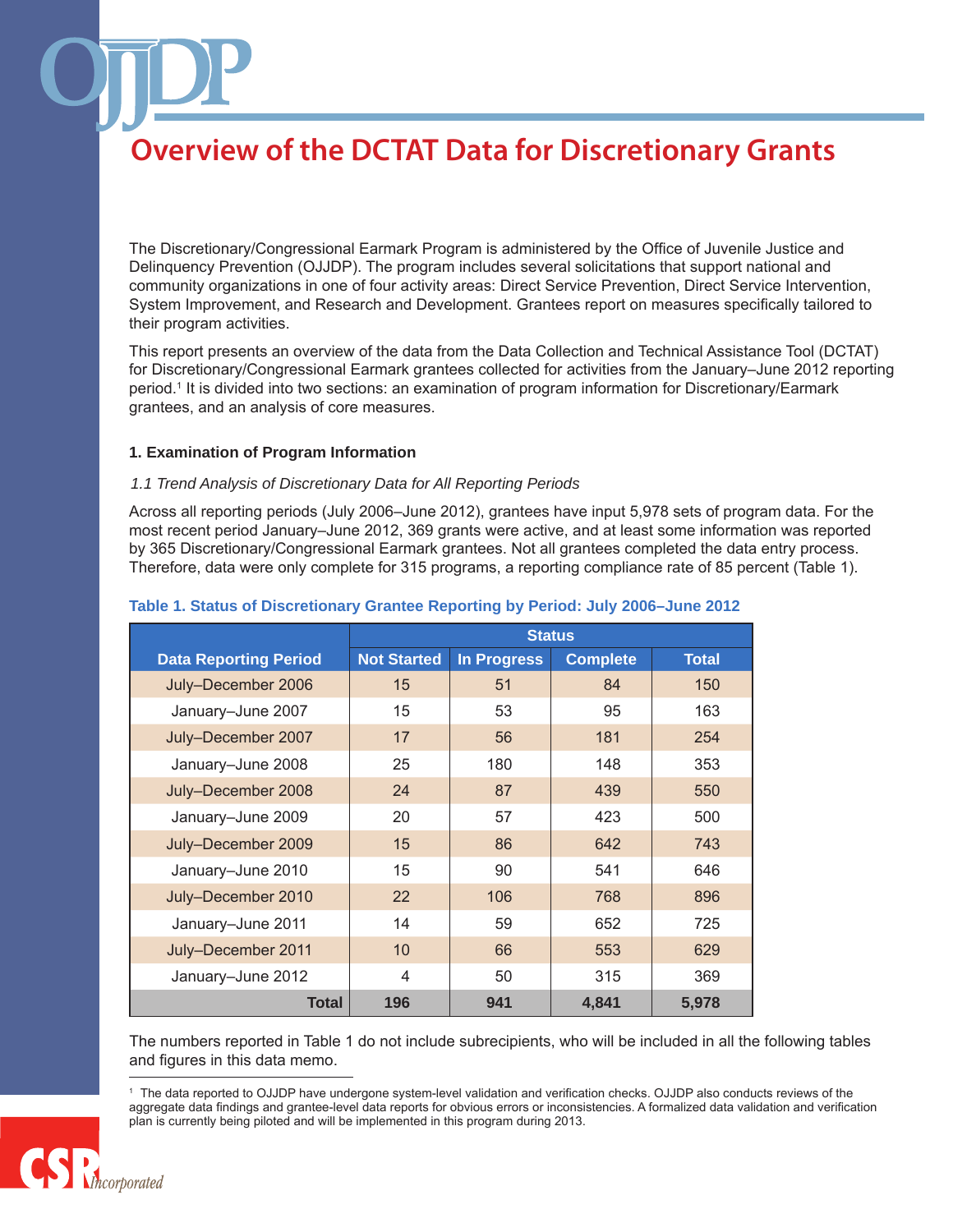Although the current reporting period has experienced a slight decline in active grantees reporting, the largest numbers of grantees supplied data on Direct Service Prevention Programs (*n* = 266). However, this number has decreased since the previous reporting period of July–December 2011. Direct Service Intervention (*n* = 206) and System Improvement (*n* = 129) have also experienced a decline in active grantees. Research and Development grants represent a relatively small portion of Discretionary awards (*n* = 34).

### **Figure 1. Awards by Program Area: July 2006–June 2012**

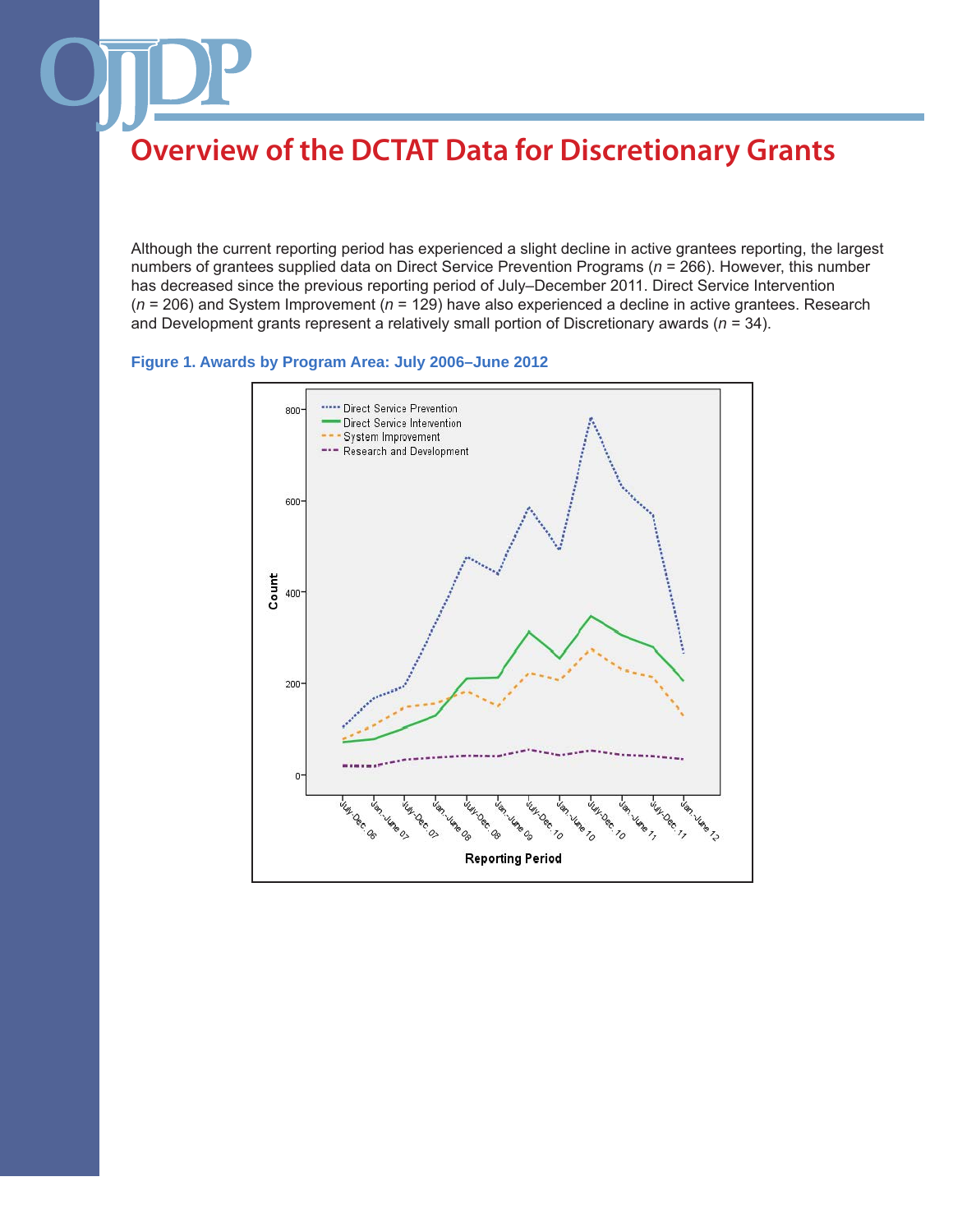### *1.2 Overview of Data for Current Reporting Period*

Figure 2 illustrates grant amount allocations broken down by program category. Although the largest number of grantees indicated that they implemented their activities under the Direct Service Prevention and Intervention programs (Figure 1), the largest number of funds was allocated to the System Improvement program category. During the January–June 2012 reporting period, System Improvement was the highest-funded program category (\$81,278,696). Direct Service Prevention was the second-highest category funded by the Discretionary/Congressional Earmark program, with \$66,277,842.



### **Figure 2. Grant Allocations by Program Category (Percent): January–June 2012**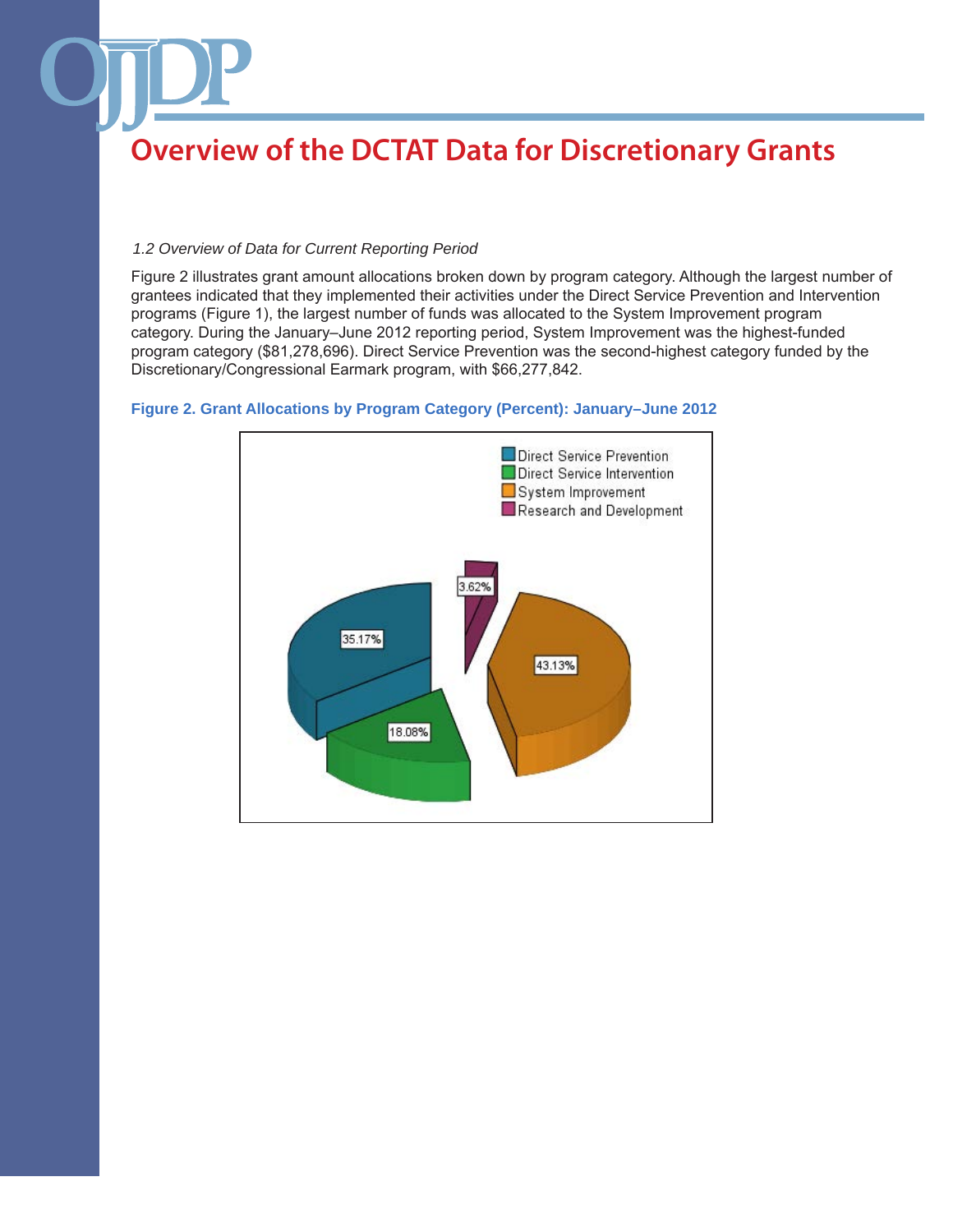Analysis of implementing agencies for the January–June 2012 reporting period (Figure 3) revealed that the largest percentage of programs was implemented by nonprofit community-based organizations (51 percent). School and other education implementing organizations constituted the second-largest percentage (21 percent). The third-largest percentage was implemented by Unit of Local Government agencies (11 percent).



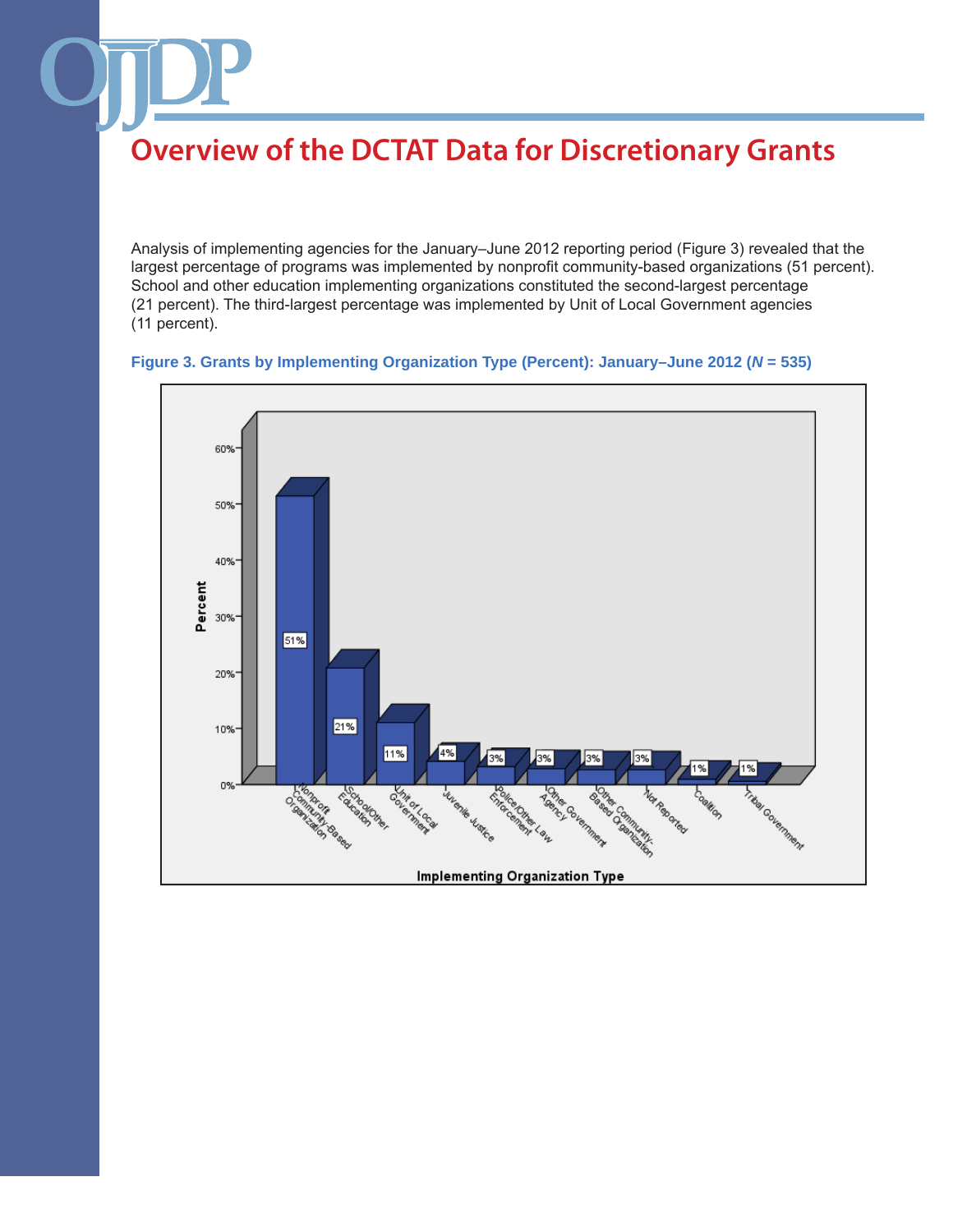The highest number of grants and subgrants awarded during the January–June 2012 reporting period was in California (*n* = 54). Delaware was second, with 52 grants and subgrants. The comparison among states and the District of Columbia is shown in Figure 4.



## **Figure 4. Grants and Subgrants per State or District: January–June 2012 (***N* **= 554)**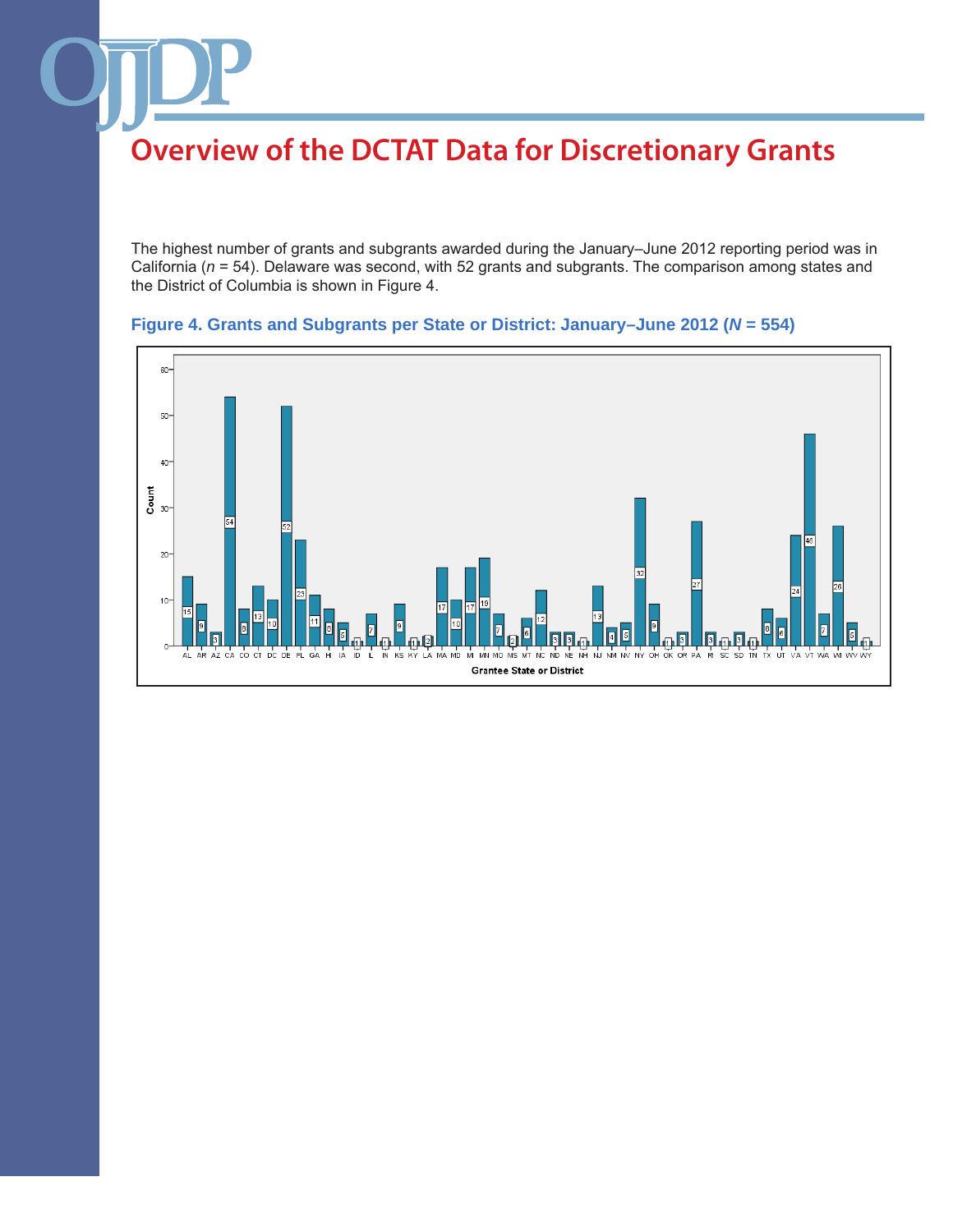In examining grant amounts by state and district, based on current and active Discretionary/Congressional Earmark grants, the District of Columbia received the most funds, followed by Wisconsin and Alabama. A more comprehensive comparison of award amounts is shown in Table 2.

| <b>Grantee</b><br><b>State or</b><br><b>District</b> | $\boldsymbol{N}$ | <b>Grant Amount (Dollars)</b> | <b>Grantee</b><br><b>State or</b><br><b>District</b> | $\boldsymbol{N}$ | <b>Grant Amount (Do</b> |
|------------------------------------------------------|------------------|-------------------------------|------------------------------------------------------|------------------|-------------------------|
| <b>AL</b>                                            | 14               | \$9,310,122                   | <b>NC</b>                                            | $6\phantom{1}$   | \$2,962,653             |
| <b>AR</b>                                            | 5                | 1,630,000                     | <b>ND</b>                                            | 3                | 1,750,000               |
| AZ                                                   | 3                | 400,000                       | <b>NE</b>                                            | 3                | 1,150,000               |
| CA                                                   | 44               | 8,868,317                     | <b>NH</b>                                            | 1                | 125,000                 |
| CO                                                   | 8                | 4,593,946                     | <b>NJ</b>                                            | 11               | 5,078,308               |
| <b>CT</b>                                            | 10               | 1,769,159                     | <b>NM</b>                                            | $\overline{4}$   | 865,000                 |
| <b>DC</b>                                            | 9                | 28,772,774                    | <b>NV</b>                                            | 3                | 2,754,000               |
| DE                                                   | $\overline{4}$   | 3,453,000                     | <b>NY</b>                                            | 29               | 6,010,191               |
| <b>FL</b>                                            | 17               | 5,091,464                     | OH                                                   | 9                | 3,792,113               |
| <b>GA</b>                                            | 11               | 1,698,500                     | OK                                                   | 1                | 150,000                 |
| H <sub>l</sub>                                       | 3                | 3,427,749                     | <b>OR</b>                                            | 3                | 1,969,000               |
| IA                                                   | 5                | 820,000                       | PA                                                   | 26               | 5,641,847               |
| ID                                                   | $\overline{1}$   | 100,000                       | R <sub>l</sub>                                       | 3                | 800,000                 |
| IL                                                   | $\overline{7}$   | 3,135,097                     | <b>SC</b>                                            | 1                | 500,000                 |
| IN                                                   | $\overline{1}$   | 850,000                       | <b>SD</b>                                            | 3                | 500,000                 |
| <b>KS</b>                                            | $\overline{2}$   | 1,877,870                     | <b>TN</b>                                            | $\mathbf{1}$     | 715,479                 |
| <b>KY</b>                                            | $\mathbf{1}$     | 100,000                       | <b>TX</b>                                            | 8                | 2,111,424               |
| LA                                                   | $\overline{2}$   | 397,000                       | UT                                                   | 6                | 2,219,533               |
| <b>MA</b>                                            | 10               | 3,040,581                     | <b>VA</b>                                            | 13               | 4,260,294               |
| <b>MD</b>                                            | 9                | 2,326,044                     | VT                                                   | $\overline{7}$   | 1,100,000               |
| MI                                                   | 14               | 4,075,000                     | <b>WA</b>                                            | $6\phantom{1}$   | 1,474,815               |
| <b>MN</b>                                            | 13               | 7,431,447                     | WI                                                   | 10               | 11,364,926              |
| <b>MO</b>                                            | $\overline{7}$   | 3,556,752                     | <b>WV</b>                                            | 3                | 2,277,000               |
| <b>MS</b>                                            | $\overline{2}$   | 250,000                       | <b>WY</b>                                            | 1                | 300,000                 |
| <b>MT</b>                                            | $6\phantom{1}$   | 2,277,260                     |                                                      |                  |                         |

### **Table 2. Total Grant Amount by State and District (Dollars): January–June 2012**

| rantee<br>ate or<br><b>istrict</b> | $\boldsymbol{N}$ | <b>Grant Amount (Dollars)</b> | <b>Grantee</b><br><b>State or</b><br><b>District</b> | $\boldsymbol{N}$ | <b>Grant Amount (Dollars)</b> |
|------------------------------------|------------------|-------------------------------|------------------------------------------------------|------------------|-------------------------------|
| <b>AL</b>                          | 14               | \$9,310,122                   | <b>NC</b>                                            | $6\phantom{1}6$  | \$2,962,653                   |
| <b>AR</b>                          | 5                | 1,630,000                     | <b>ND</b>                                            | 3                | 1,750,000                     |
| <b>AZ</b>                          | 3                | 400,000                       | <b>NE</b>                                            | 3                | 1,150,000                     |
| CA                                 | 44               | 8,868,317                     | <b>NH</b>                                            | 1                | 125,000                       |
| CO                                 | 8                | 4,593,946                     | <b>NJ</b>                                            | 11               | 5,078,308                     |
| <b>CT</b>                          | 10               | 1,769,159                     | <b>NM</b>                                            | $\overline{4}$   | 865,000                       |
| <b>DC</b>                          | 9                | 28,772,774                    | <b>NV</b>                                            | 3                | 2,754,000                     |
| DE                                 | $\overline{4}$   | 3,453,000                     | <b>NY</b>                                            | 29               | 6,010,191                     |
| <b>FL</b>                          | 17               | 5,091,464                     | OH                                                   | 9                | 3,792,113                     |
| GA                                 | 11               | 1,698,500                     | OK                                                   | 1                | 150,000                       |
| H <sub>l</sub>                     | 3                | 3,427,749                     | <b>OR</b>                                            | 3                | 1,969,000                     |
| IA                                 | 5                | 820,000                       | PA                                                   | 26               | 5,641,847                     |
| ID                                 | $\overline{1}$   | 100,000                       | R <sub>l</sub>                                       | 3                | 800,000                       |
| IL                                 | $\overline{7}$   | 3,135,097                     | <b>SC</b>                                            | 1                | 500,000                       |
| IN                                 | $\overline{1}$   | 850,000                       | <b>SD</b>                                            | 3                | 500,000                       |
| <b>KS</b>                          | $\overline{2}$   | 1,877,870                     | <b>TN</b>                                            | $\mathbf{1}$     | 715,479                       |
| <b>KY</b>                          | $\overline{1}$   | 100,000                       | <b>TX</b>                                            | 8                | 2,111,424                     |
| LA                                 | $\overline{2}$   | 397,000                       | UT                                                   | 6                | 2,219,533                     |
| <b>MA</b>                          | 10               | 3,040,581                     | <b>VA</b>                                            | 13               | 4,260,294                     |
| <b>MD</b>                          | 9                | 2,326,044                     | VT                                                   | $\overline{7}$   | 1,100,000                     |
| MI                                 | 14               | 4,075,000                     | <b>WA</b>                                            | 6                | 1,474,815                     |
| MN                                 | 13               | 7,431,447                     | WI                                                   | 10               | 11,364,926                    |
| <b>MO</b>                          | $\overline{7}$   | 3,556,752                     | <b>WV</b>                                            | 3                | 2,277,000                     |
| <b>MS</b>                          | $\overline{2}$   | 250,000                       | <b>WY</b>                                            | $\mathbf{1}$     | 300,000                       |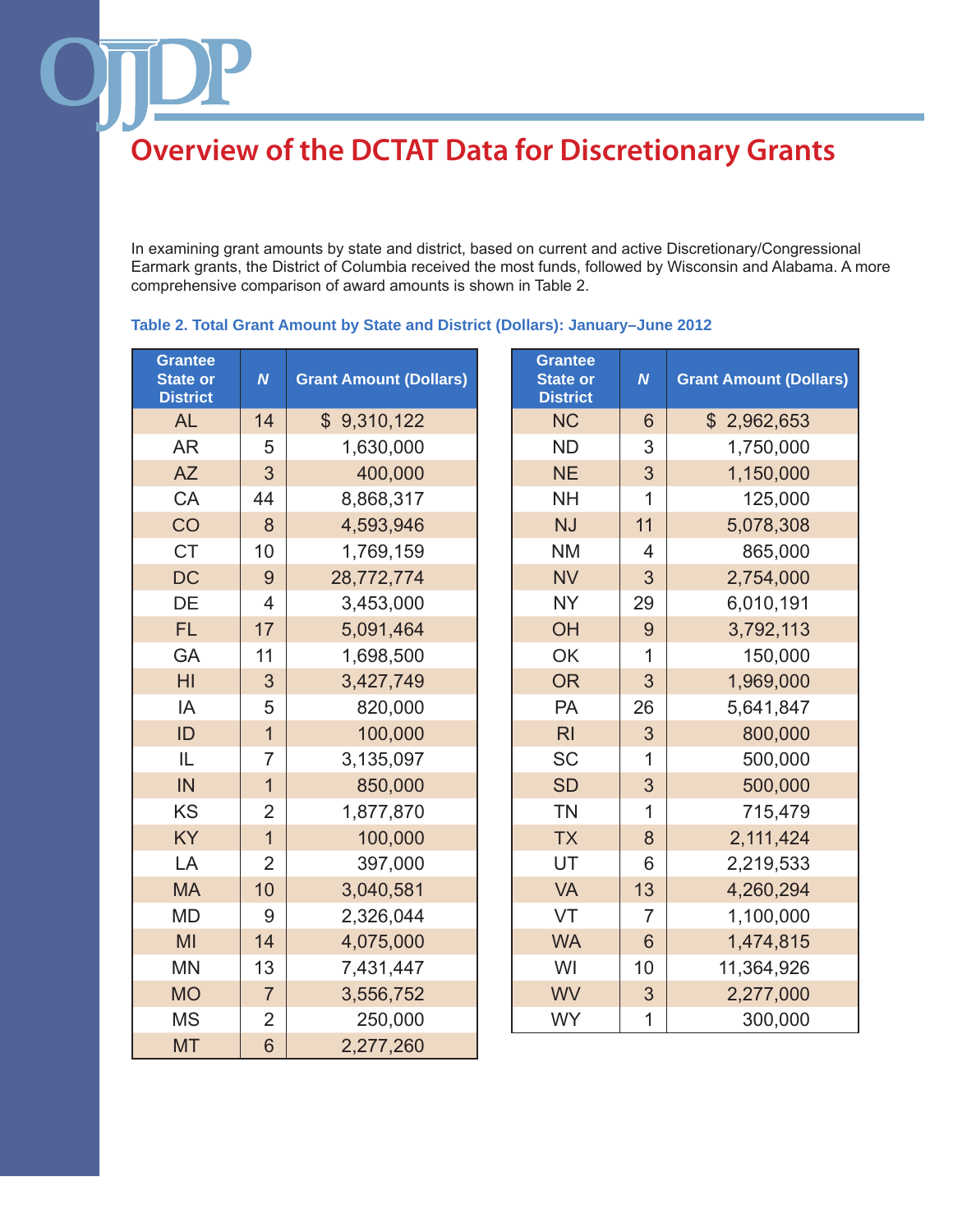Table 3 presents an aggregate of demographic data for the January–June 2012 reporting period. More specifically, the numbers in this table represent the population actually served by grantees through the Discretionary/Congressional Earmark program. Targeted services include any approaches specifically designed to meet the needs of the population (e.g., gender-specific, culturally based, developmentally appropriate services).

## **Table 3. Target Population: January–June 2012**

|                        | <b>Population</b>                          | <b>Grantees Serving Group During</b><br><b>Project Period</b> |
|------------------------|--------------------------------------------|---------------------------------------------------------------|
| <b>RACE/ETHNICITY</b>  | American Indian/Alaskan Native             | 92                                                            |
|                        | Asian                                      | 146                                                           |
|                        | <b>Black/African American</b>              | 384                                                           |
|                        | Hispanic or Latino (of any race)           | 331                                                           |
|                        | Native Hawaiian and Other Pacific Islander | 63                                                            |
|                        | Other Race                                 | 147                                                           |
|                        | White/Caucasian                            | 385                                                           |
|                        | Youth Population Not Served Directly       | 72                                                            |
| <b>JUSTICE SYSTEM</b>  | At-Risk Population (No Prior Offense)      | 361                                                           |
| <b>STATUS</b>          | First-Time Offenders                       | 157                                                           |
|                        | <b>Repeat Offenders</b>                    | 107                                                           |
|                        | Sex Offenders                              | 36                                                            |
|                        | <b>Status Offenders</b>                    | 63                                                            |
|                        | <b>Violent Offenders</b>                   | 55                                                            |
|                        | Youth Population Not Served Directly       | 92                                                            |
| <b>GENDER</b>          | Male                                       | 396                                                           |
|                        | Female                                     | 388                                                           |
|                        | Youth Population Not Served Directly       | 74                                                            |
| <b>AGE</b>             | $0 - 10$                                   | 212                                                           |
|                        | $11 - 18$                                  | 393                                                           |
|                        | Over 18                                    | 93                                                            |
|                        | Youth Population Not Served Directly       | 78                                                            |
| <b>GEOGRAPHIC AREA</b> | Rural                                      | 187                                                           |
|                        | Suburban                                   | 191                                                           |
|                        | <b>Tribal</b>                              | 20                                                            |
|                        | Urban                                      | 294                                                           |
|                        | Youth Population Not Served Directly       | 75                                                            |
| <b>OTHER</b>           | <b>Mental Health</b>                       | 160                                                           |
|                        | <b>Substance Abuse</b>                     | 139                                                           |
|                        | Truant/Dropout                             | 187                                                           |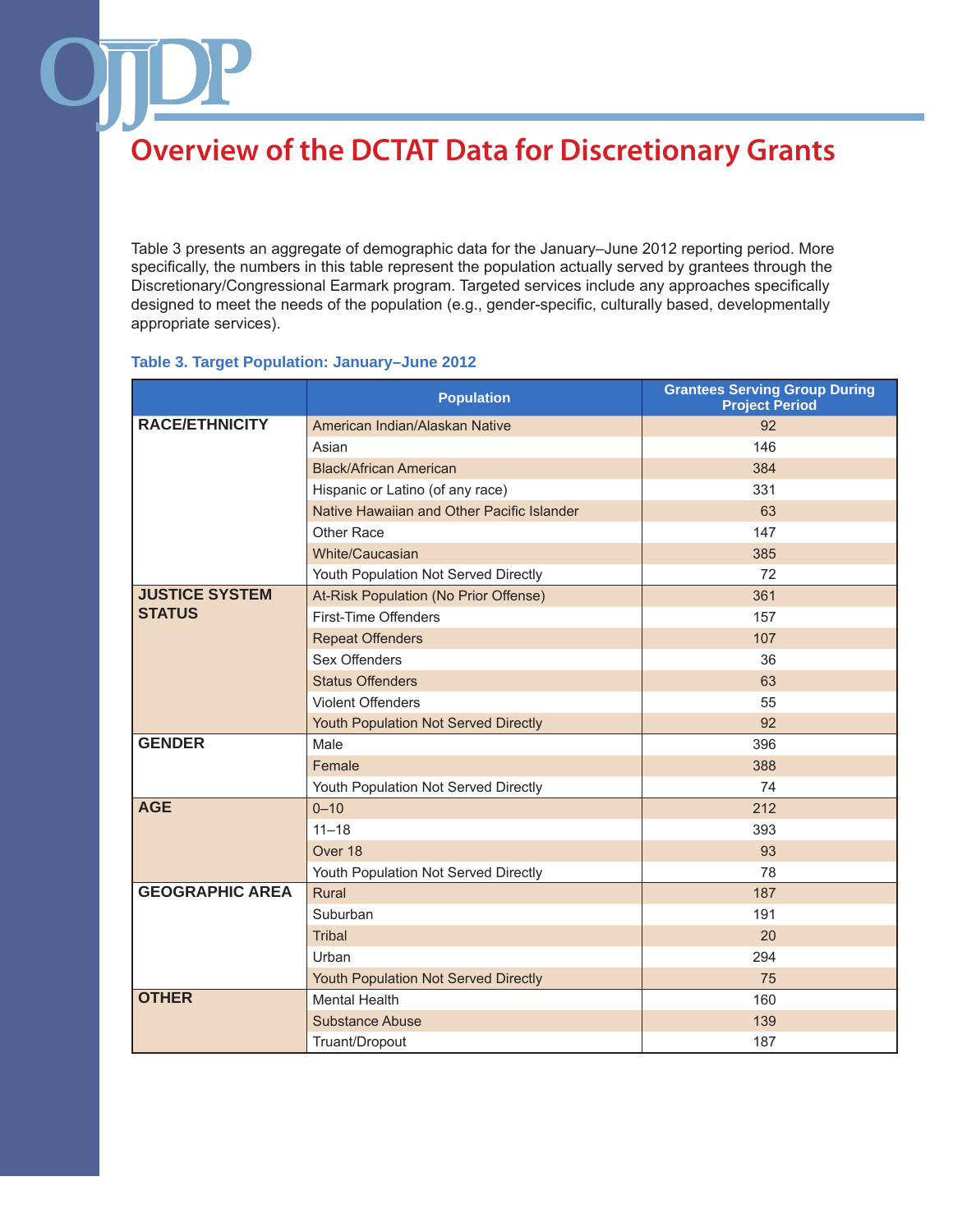#### **2.0 Analysis of Core Measure Data from January–June 2012**

During the January–June 2012 reporting period, 58 percent of grant funds totaling \$63,613,056 were used to implement evidence-based programs.

#### **Figure 5. Funds Used for Evidence-Based Programs and/or Practices (Percent): January–June 2012**



A significant number of Discretionary/Congressional Earmark solicitations are implementing evidence-based programs and/or practices. During the January–June 2012 reporting period, 49 percent of grant-funded programs implemented evidence-based programs and/or practices. The current reporting period shows a slight decrease in evidence-based programs compared with the July–December 2011 reporting period. Across all reporting periods, grantees reported data for 3,172 evidence-based programs and/or practices (Figure 6).



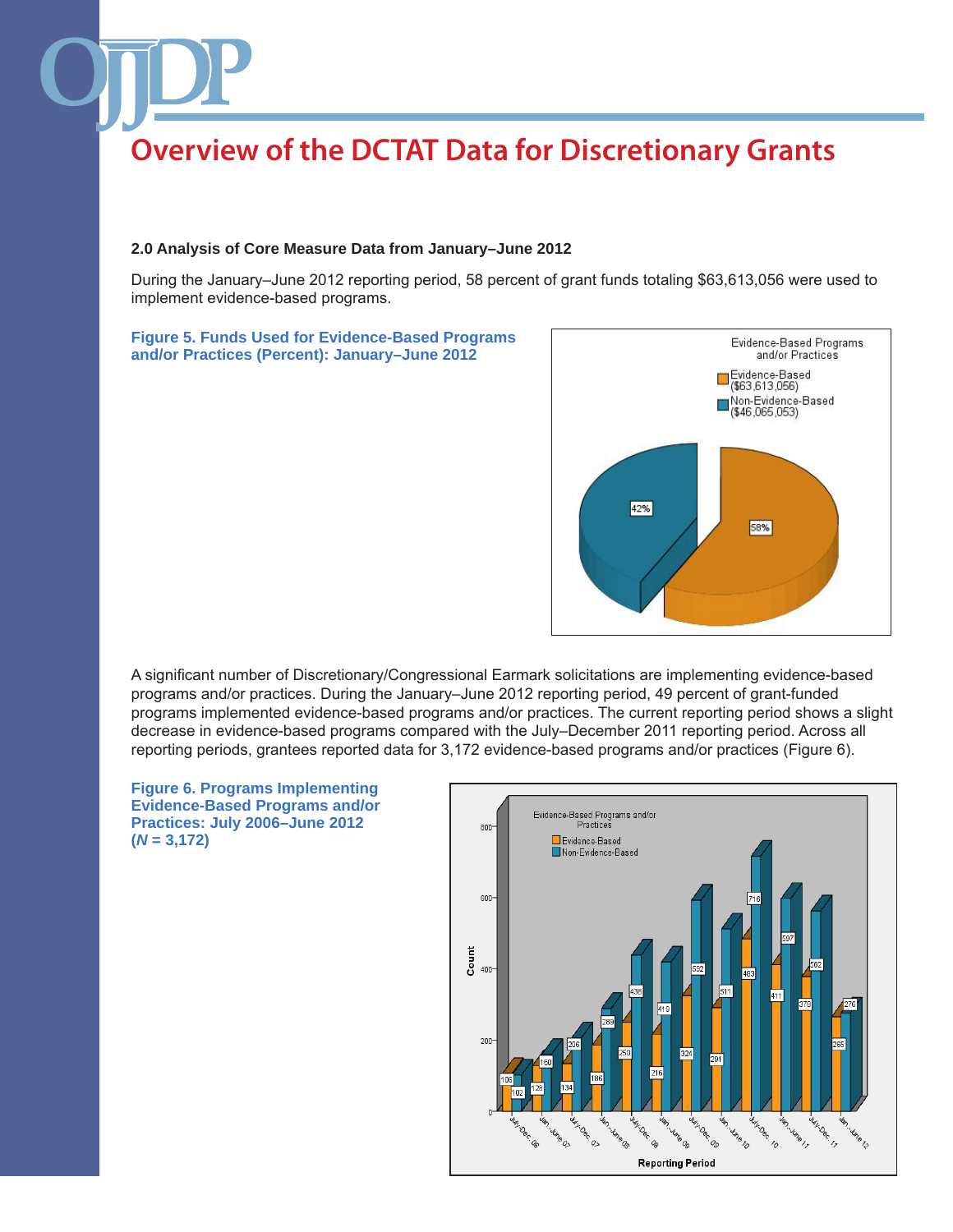### *2.2 Analysis of Target Behaviors for Current and Previous Reporting Periods*

In all, 252,470 youth participants were served in various programs funded by the Discretionary Program Grant. Out of the number of youth participants served, approximately 94 percent completed the defined program requirements. Data are collected on the number of youth who demonstrate a positive change for a targeted behavior in each reporting period. Target behaviors measure a positive change in behavior among program participants. Tables 4 and 5 show a list of measures for which grantees were required to evaluate performance and track data for certain target behaviors in each program category. The tables list both short-term (Table 4) and long-term (Table 5) percentages for the specified target behavior for all program categories for January– June 2012.

Table 4 shows that 79 percent of program youth exhibited a desired short-term change in the targeted behavior.

| <b>Target Behavior</b>        | <b>Youth Receiving</b><br><b>Services for Target</b><br><b>Behavior</b> | <b>Youth with Noted</b><br><b>Behavioral Change</b> | <b>Percent of Youth with</b><br><b>Noted Behavioral</b><br>Change |
|-------------------------------|-------------------------------------------------------------------------|-----------------------------------------------------|-------------------------------------------------------------------|
| Social Competence             | 16,189                                                                  | 14,499                                              | 90                                                                |
| <b>School Attendance</b>      | 7,869                                                                   | 6,478                                               | 82                                                                |
| <b>GPA</b>                    | 4,887                                                                   | 2,681                                               | 55                                                                |
| <b>GED</b>                    | 331                                                                     | 153                                                 | 46                                                                |
| <b>High School Completion</b> | 655                                                                     | 317                                                 | 48                                                                |
| <b>Job Skills</b>             | 2,699                                                                   | 2,062                                               | 76                                                                |
| <b>Employment Status</b>      | 582                                                                     | 281                                                 | 48                                                                |
| <b>Family Relationships</b>   | 10,641                                                                  | 8,627                                               | 81                                                                |
| <b>Antisocial Behavior</b>    | 15,989                                                                  | 8,081                                               | 51                                                                |
| <b>Substance Use</b>          | 22,365                                                                  | 19,447                                              | 87                                                                |
| Gang Resistance/ Involvement  | 5,281                                                                   | 3,449                                               | 65                                                                |
| Change in Knowledge           | 26,605                                                                  | 24,202                                              | 91                                                                |
| Total                         | 114,093                                                                 | 90,277                                              | 79                                                                |

#### **Table 4. Short-term Performance Data on Target Behaviors: January–June 2012**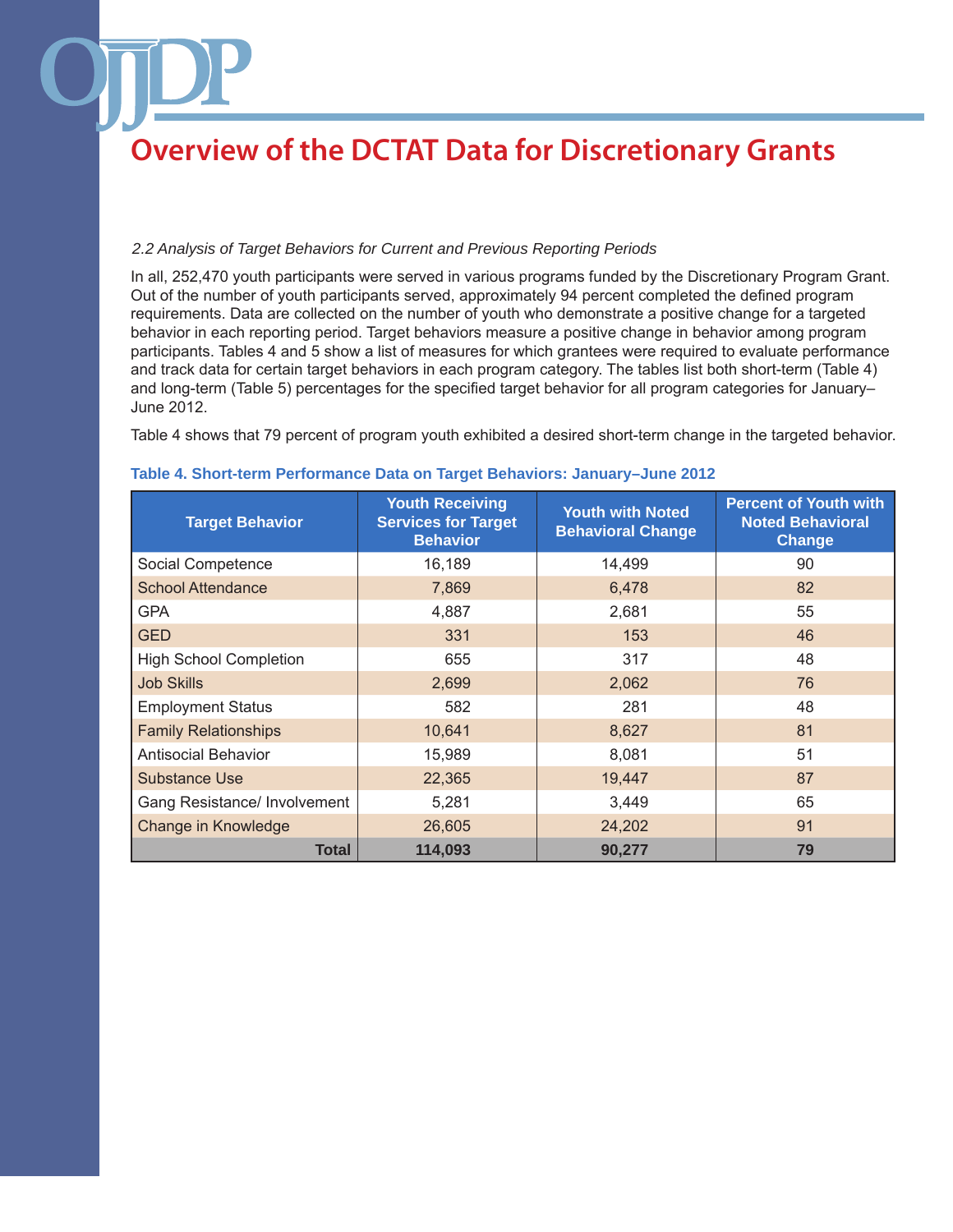Table 5 lists long-term percentages for the specified target behavior for all program categories for January– June 2012. Long-term outcomes (Table 5) are measured 6–12 months after a youth leaves or completes the program. The following target behavior data reflect only those youth who participate in Direct Service Prevention programs. Overall, 81 percent of program youth exhibited a positive change in behavior 6–12 months post-program.

| <b>Target Behavior</b>        | <b>Youth Receiving</b><br><b>Services for Target</b><br><b>Behavior</b> | <b>Youth with Noted</b><br><b>Behavioral Change</b> | <b>Percent of Youth with</b><br><b>Noted Behavioral</b><br>Change |
|-------------------------------|-------------------------------------------------------------------------|-----------------------------------------------------|-------------------------------------------------------------------|
| Social Competence             | 5,700                                                                   | 5,242                                               | 92                                                                |
| <b>School Attendance</b>      | 1,352                                                                   | 919                                                 | 68                                                                |
| <b>GPA</b>                    | 718                                                                     | 421                                                 | 59                                                                |
| <b>GED</b>                    | 70                                                                      | 29                                                  | 41                                                                |
| <b>High School Completion</b> | 562                                                                     | 226                                                 | 40                                                                |
| <b>Job Skills</b>             | 322                                                                     | 634                                                 | 51                                                                |
| <b>Employment Status</b>      | 138                                                                     | 48                                                  | 35                                                                |
| <b>Family Relationships</b>   | 2,377                                                                   | 1,900                                               | 80                                                                |
| <b>Antisocial Behavior</b>    | 1,367                                                                   | 807                                                 | 59                                                                |
| <b>Substance Use</b>          | 853                                                                     | 576                                                 | 68                                                                |
| Gang Resistance/ Involvement  | 1,235                                                                   | 1,043                                               | 84                                                                |
| <b>Total</b>                  | 14,694                                                                  | 11,845                                              | 81                                                                |

### **Table 5. Long-term Direct Service Prevention Data on Target Behaviors: January–June 2012**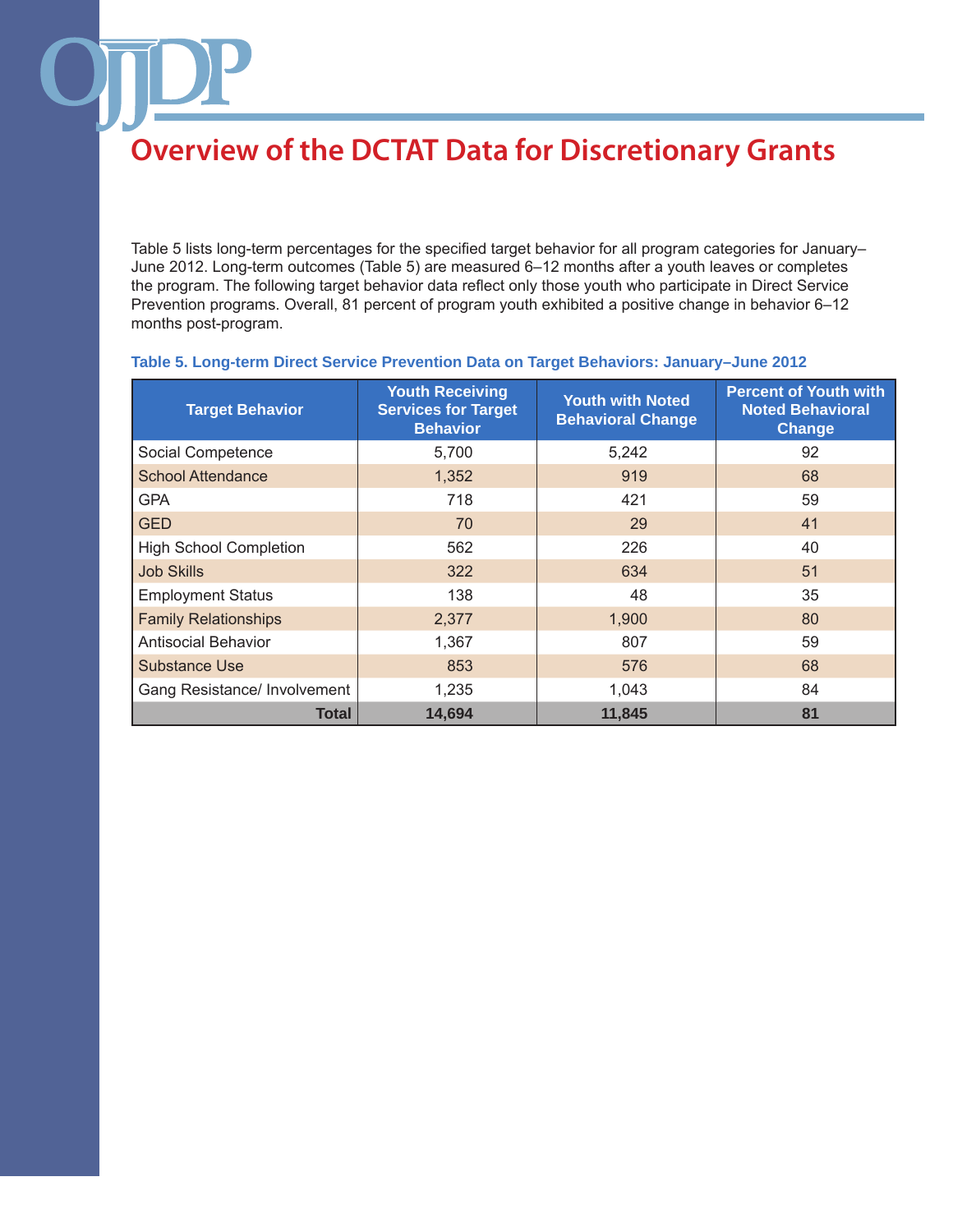Figure 7 demonstrates that the percentage of youth who successfully completed program requirements has slightly decreased compared with previous reporting periods, but the completion rate is still very high at 94 percent. This slight decline during the current reporting period, compared with the previous one, is partly because fewer youth were served. Therefore, the program requirements were completed by relatively fewer youth compared with the previous reporting period.

#### **Figure 7. Rate of Program Youth Successfully Completing Program Requirements (Percent): July 2008–June 2012**

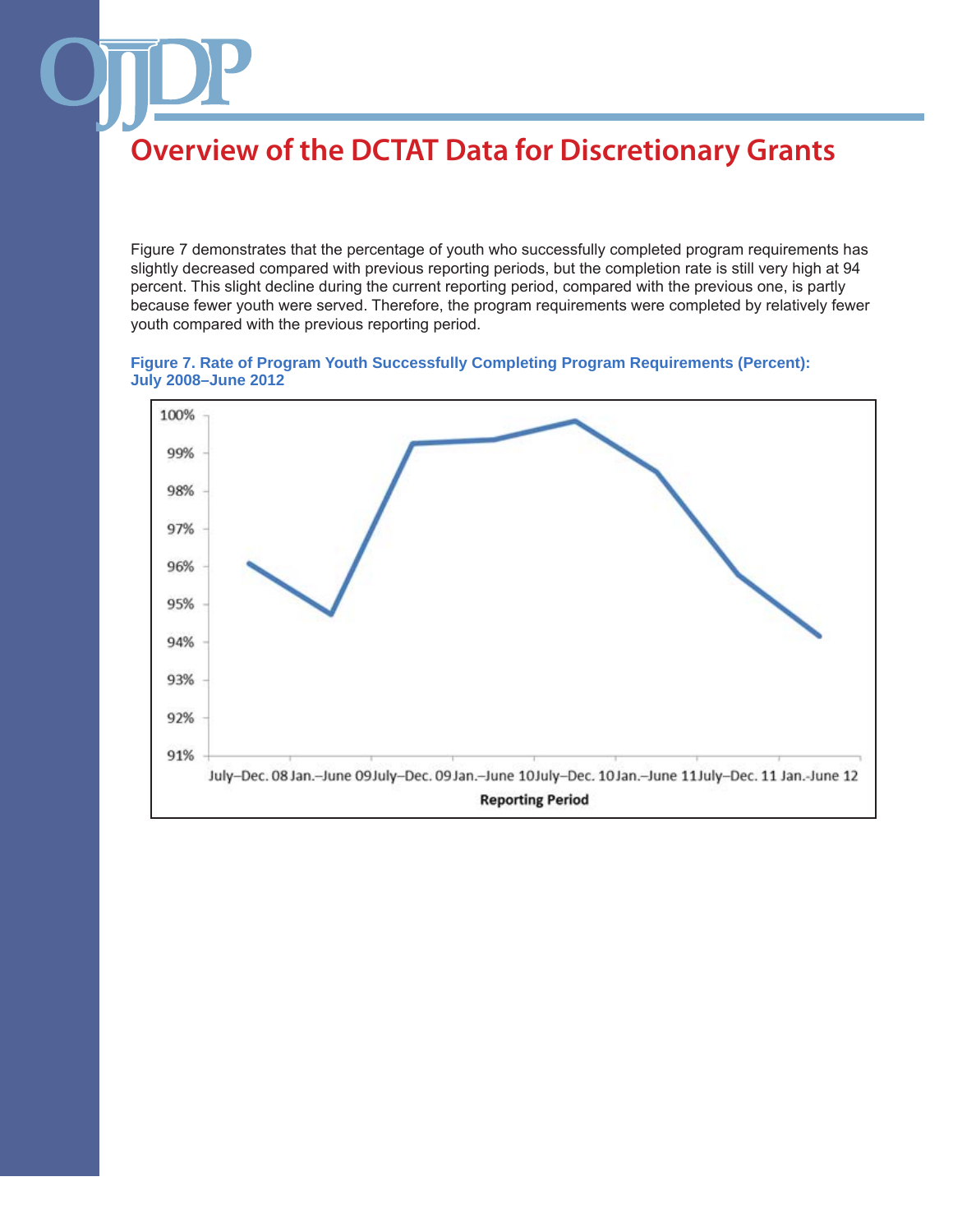Included in the core measures are those that assess offending and reoffending outcomes for program youth. The term *offend* refers to a first-time adjudication for a delinquent offense. Youth who offend are typically served in delinquency prevention programs whose goal is to keep them from becoming involved in the criminal justice system.

The term *reoffend* (commonly referred to as recidivism) refers to a subsequent new offense. Youth who reoffend are already in the system and are adjudicated for a new delinquent offense. These youth are typically served in intervention programs whose goal is to prevent subsequent offenses.

Both short-term and long-term offending levels among youth served by these programs were low. Short-term data indicate that approximately 2 percent of these youth committed an offense during the reporting period, as did 9 percent who were tracked over the long term. Short-term juvenile offending rates are shown in Table 6 and long-term offending rates in Table 7.

#### **Table 6. Performance Measures for January–June 2012: Short-term Offending Data**

| <b>Performance Measure</b>                                                                       | <b>Data</b>        |
|--------------------------------------------------------------------------------------------------|--------------------|
| Number of program youth tracked during the reporting period                                      | 16,118             |
| Program youth with an arrest or delinquent offense during the reporting period                   | 290                |
| Number of program youth who were committed to a juvenile facility during the<br>reporting period | 71                 |
| Number of program youth sentenced to adult prison during the reporting period                    | 19                 |
| Number of youth who received another sentence during the reporting period                        | 38                 |
| Percent of program youth who offend during the reporting period                                  | 290/16,118<br>(2%) |

### **Table 7. Performance Measures for January–June 2012: Long-term Offending Data for Youth Exiting Programs 6–12 Months Earlier**

| <b>Performance Measure</b>                                                                                           | <b>Data</b>       |
|----------------------------------------------------------------------------------------------------------------------|-------------------|
| Number of program youth who exited the program 6–12 months before the<br>tracking period                             | 2,797             |
| Of those tracked, the number of program youth who had an arrest or delinguent<br>offense during the reporting period | 255               |
| Number of program youth who were committed to a juvenile facility during the<br>reporting period                     | 25                |
| Number of program youth who were sentenced to adult prison during the<br>reporting period                            | 3                 |
| Number of youth who received another sentence during the reporting period                                            | 24                |
| Percent of program youth who offend during the reporting period                                                      | 255/2,797<br>(9%) |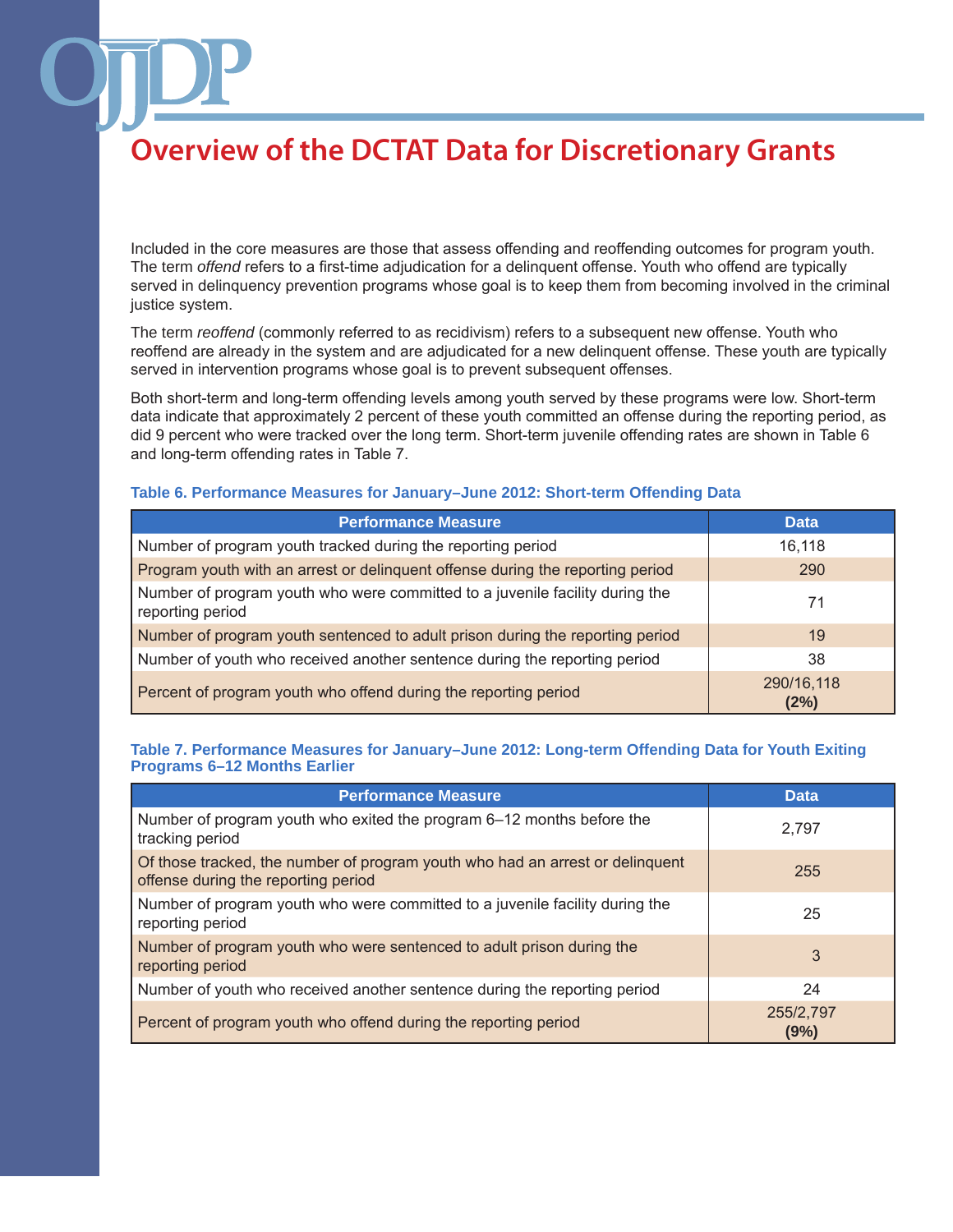Recidivism levels among the youth served were also low. Short-term data indicate that close to 7 percent of these youth reoffended during the reporting period, as did 11 percent 6–12 months after exiting. Short-term juvenile reoffending rates are shown in Table 8 and long-term reoffending rates in Table 9.

### **Table 8. Performance Measures for January–June 2012: Short-term Reoffending Data**

| <b>Performance Measure</b>                                                                         | <b>Data</b>        |
|----------------------------------------------------------------------------------------------------|--------------------|
| Number of program youth tracked during the reporting period                                        | 10,009             |
| Program youth with new arrest or delinquent offense during the reporting period                    | 651                |
| Number of program youth who were recommitted to a juvenile facility during the<br>reporting period | 245                |
| Number of program youth sentenced to adult prison during the reporting period                      | 4                  |
| Number of youth who received another sentence during the reporting period                          | 82                 |
| Percent of program youth who reoffended during the reporting period (recidivism)                   | 651/10,009<br>(7%) |

### **Table 9. Performance Measures for January–June 2012: Long-term Reoffending Data for Youth Exiting Programs 6–12 Months Earlier**

| <b>Performance Measure</b>                                                                                              | <b>Data</b>        |
|-------------------------------------------------------------------------------------------------------------------------|--------------------|
| Number of program youth who exited the program 6–12 months before the<br>tracking period                                | 7.571              |
| Of those tracked, the number of program youth who had a new arrest or<br>delinquent offense during the reporting period | 796                |
| Number of program youth who were recommitted to a juvenile facility during the<br>reporting period                      | 34                 |
| Number of program youth who were sentenced to adult prison during the<br>reporting period                               | $\overline{2}$     |
| Number of youth who received another sentence during the reporting period                                               | 56                 |
| Percent of program youth who reoffended during the reporting period (recidivism)                                        | 796/7,571<br>(11%) |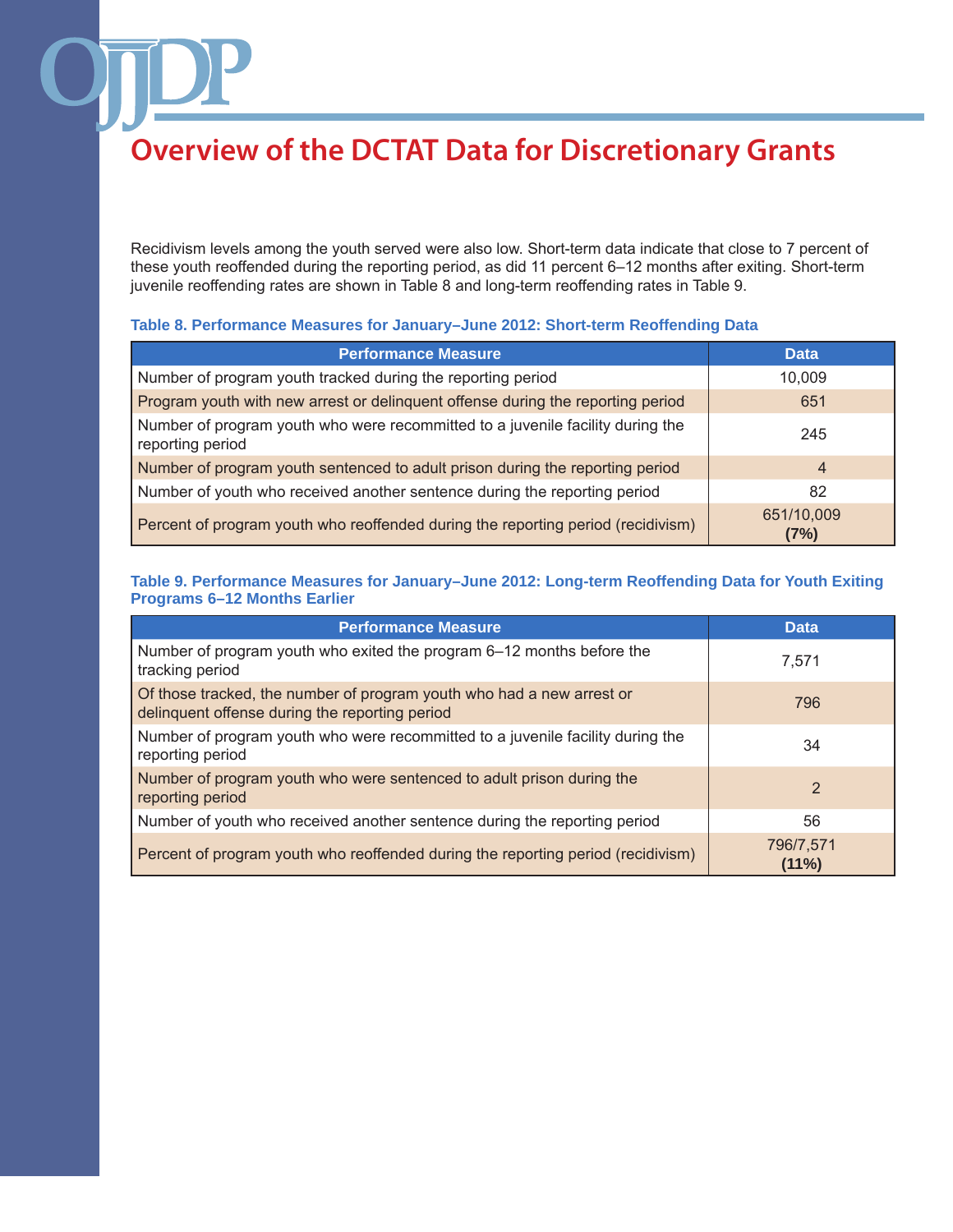Included in the OJJDP core measures are those that assess victimization and revictimization outcomes for program youth. The victimization measure counts the number of program youth who are harmed or adversely affected by someone else's criminal actions. Victimization can be physical or psychological and also includes harm or adverse effects to youth's property. Revictimization refers to any subsequent victimization.

Reported victimization levels among youth served were also relatively low. Approximately 17 percent of youth tracked were victimized during the reporting period (Table 10). Among youth tracked over the long term 6–12 months after leaving the program, 8 percent were reported as having been victimized (Table 11).

#### **Table 10. Performance Measures for January–June 2012: Short-term Victimization Data**

| <b>Performance Measure</b>                                                                   | <b>Data</b> |
|----------------------------------------------------------------------------------------------|-------------|
| Number of program youth tracked during this reporting period for victimization               | 12.467      |
| Of those tracked, number of program youth who were victimized during the<br>reporting period | 2.114       |
| Percent                                                                                      | 17%         |

### **Table 11. Performance Measures for January–June 2012: Long-term Victimization Data for Youth Exiting Programs 6–12 Months Earlier**

| <b>Performance Measure</b>                                                                            | <b>Data</b> |
|-------------------------------------------------------------------------------------------------------|-------------|
| Number of program youth who exited the program 6–12 months ago that were<br>tracked for victimization | 1.060       |
| of those tracked, number of program youth who were victimized during the<br>reporting period          | 81          |
| <b>Percent</b>                                                                                        | 8%          |